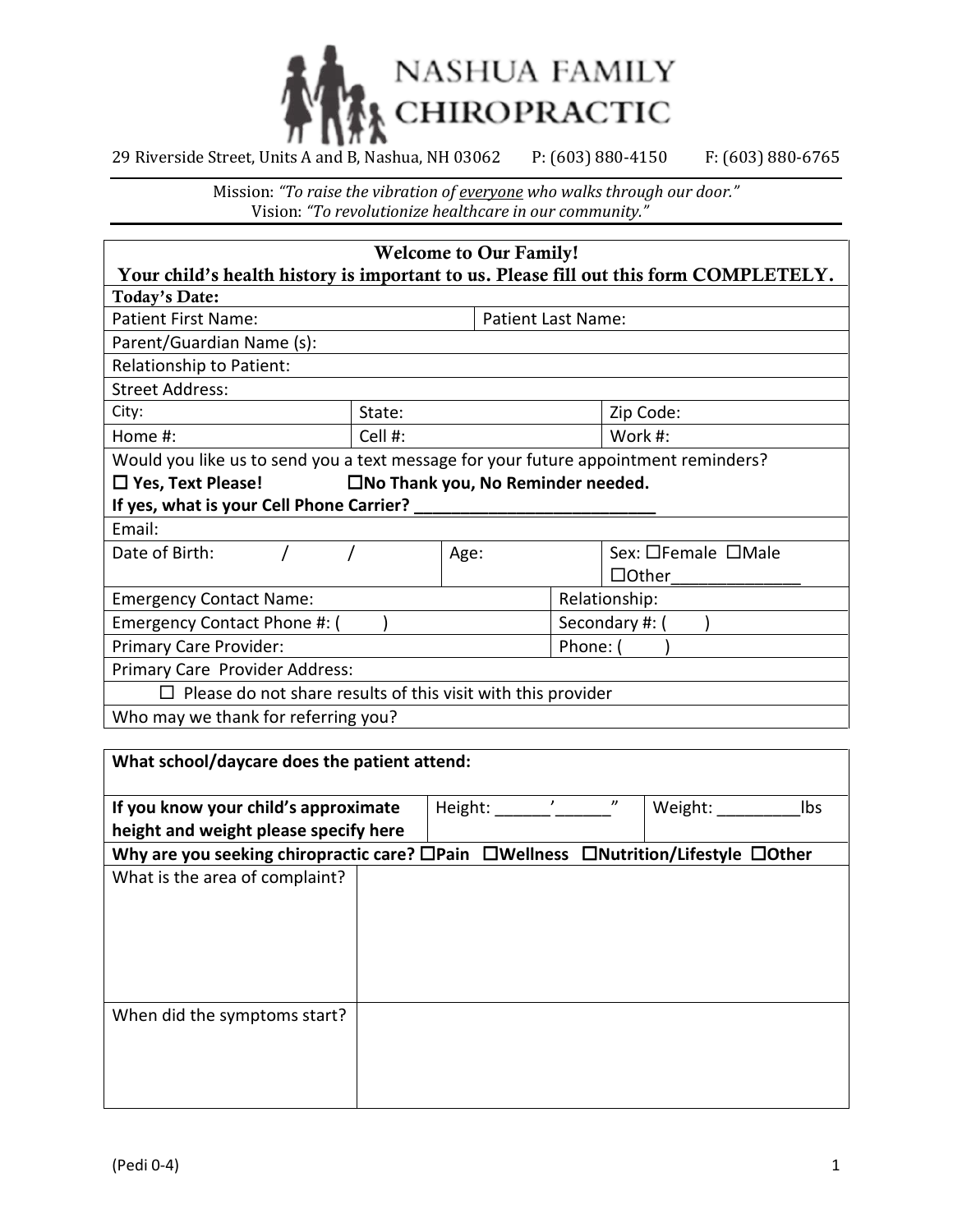

| Has your child experienced this<br>before?               |  |              |                |       |
|----------------------------------------------------------|--|--------------|----------------|-------|
| Is this condition due to an automobile accident?         |  | $\Box$ No    | $\Box$ Yes     |       |
| Has your child been seen by another provider or received |  | $\Box$ No    | $\Box$ Yes     | Whom? |
| treatment for this condition?                            |  |              |                |       |
| Has there been any previous tests, x-rays, CT scans or   |  | $\square$ No | $\Box$ Yes     |       |
| MRI's previously taken?                                  |  |              | What was done? |       |
|                                                          |  |              |                |       |
| Has your child been checked by a doctor of chiropractic  |  | $\Box$ No    | $\Box$ Yes     |       |
| before?                                                  |  | Whom?        |                |       |
|                                                          |  |              |                |       |

| <b>Medications/Allergies</b>                                                                  |  |      |           |  |  |
|-----------------------------------------------------------------------------------------------|--|------|-----------|--|--|
| Current Medications: Please list all prescriptions, over-the-counter medicines and dietary    |  |      |           |  |  |
| supplements. If possible, include the brand name for supplements. If NO current medications   |  |      |           |  |  |
| please check here $\Box$                                                                      |  |      |           |  |  |
| Medication/Supplement                                                                         |  | Dose | Frequency |  |  |
|                                                                                               |  |      |           |  |  |
| 2.                                                                                            |  |      |           |  |  |
| 3.                                                                                            |  |      |           |  |  |
| Please list any known allergies your child may have. If no known allergies, check here $\Box$ |  |      |           |  |  |
|                                                                                               |  | 2.   |           |  |  |
| 3.                                                                                            |  | -4.  |           |  |  |

|                                       |                 | <b>Prenatal History</b> |
|---------------------------------------|-----------------|-------------------------|
| Is your child adopted?                | ⊟No             | $\Box$ Yes              |
| Was your child conceived naturally or | $\Box$ Natural  |                         |
| with assisted reproductive            | $\Box$ Assisted |                         |
| technology?                           |                 |                         |
| Were there any complications during   | $\square$ No    | $\square$ Yes           |
| pregnancy or birth?                   |                 |                         |
| Did you smoke?                        | $\square$ No    | $\Box$ Yes              |
| Did you consume alcohol?              | ⊟Nο             | $\Box$ Yes              |
| Were you taking any medications?      | $\square$ No    | $\Box$ Yes, I took      |
|                                       |                 |                         |
| Place of birth:                       |                 | Provider:               |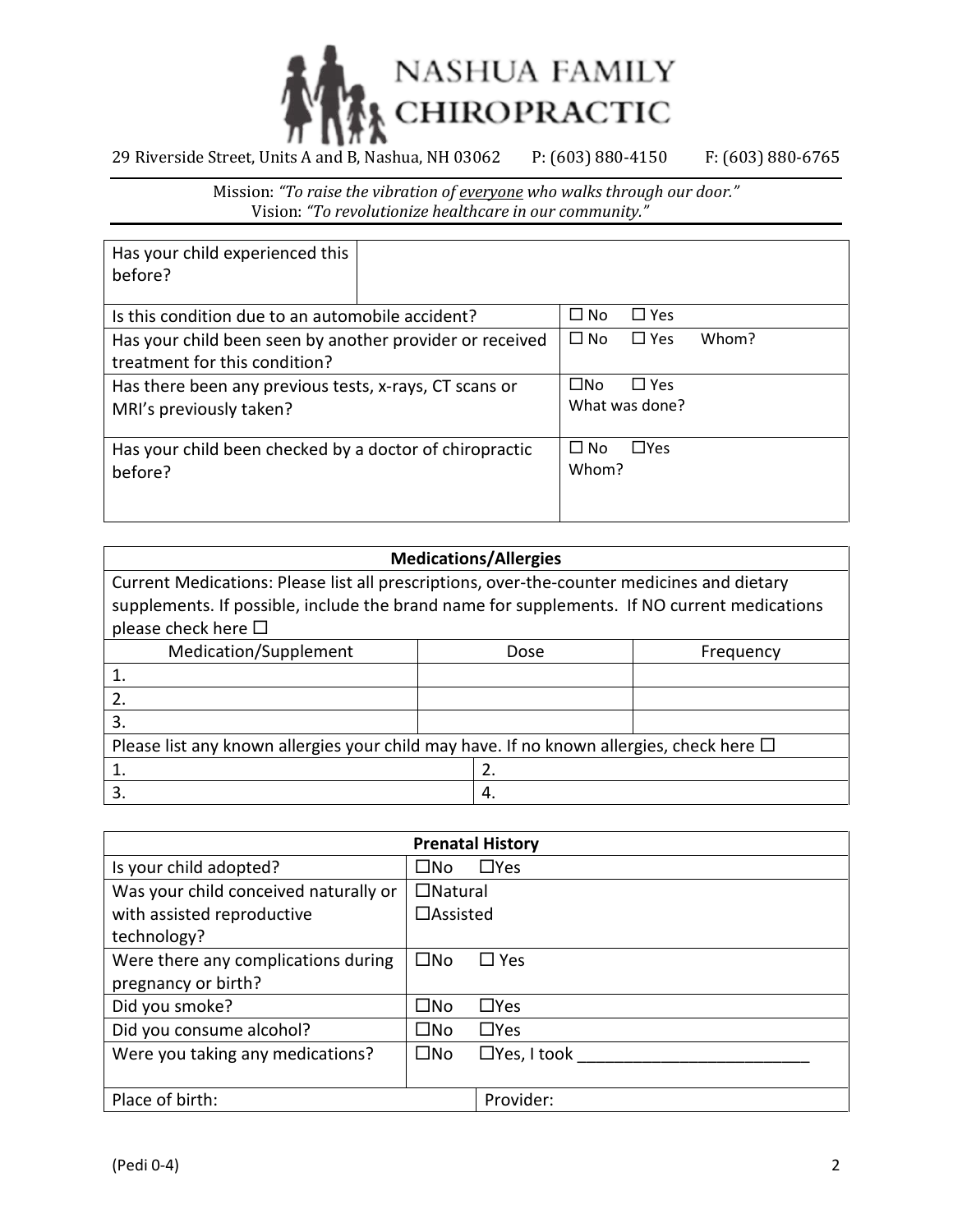

| Type of birth: $\Box$ Vaginal<br>$\Box$ C-section<br>$\Box$ Water birth                                             |
|---------------------------------------------------------------------------------------------------------------------|
| Were pain medications used? $\square$ No<br>$\Box$ Yes                                                              |
| Was labor induced? $\square$ No<br>$\Box$ Yes                                                                       |
| Was your child malpositioned during birth? Breech, etc.<br>$\Box$ Yes<br>$\square$ No                               |
| Were there any interventions? $\square$ Doctor/Midwife assisted $\square$ Twisting/pulling<br>$\square$ Forceps     |
| $\Box$ Vacuum Extraction                                                                                            |
| Did/do you breast feed your child? $\square$ No<br>If yes, for how long?<br>$\Box$ Yes                              |
|                                                                                                                     |
| Did/does your child prefer one breast over the other? $\square$ No<br>$\Box$ Right<br>$\square$ Yes-<br>$\Box$ Left |

| Please check the following boxes if your child HAS or HAD any of the listed<br>symptoms/conditions. |                                       |                                                       |                              |
|-----------------------------------------------------------------------------------------------------|---------------------------------------|-------------------------------------------------------|------------------------------|
| <b>Cardiovascular</b>                                                                               | <b>Digestive</b>                      | <b>Endocrine</b>                                      | Integumentary                |
| □Heart Defect                                                                                       | □Reflux/GERD                          | $\square$ Diabetic<br>$\Box$ Type I<br>$\Box$ Type II | $\square$ Psoriasis          |
| $\square$ Excessive Bruising                                                                        | $\Box$ Colic                          | □Swollen glands                                       | $\square$ Eczema             |
| $\Box$ Palpitations                                                                                 | $\Box$ Constipation                   | $\Box$ Other                                          | $\Box$ Acne                  |
| $\Box$ Asthma                                                                                       | $\Box$ Diarrhea                       | <b>Developmental</b>                                  | $\Box$ Rash                  |
| $\Box$ Persistent cough                                                                             | □Food Sensitivities                   | □Delayed Speech                                       | $\Box$ Birth marks           |
| □Mouth-breather                                                                                     | □Poor Appetite                        | $\Box$ Delayed gross                                  | $\Box$ Other                 |
|                                                                                                     | □Tongue/Lip Tie                       | motor skills                                          |                              |
| □Congestion                                                                                         | $\Box$ Other                          | $\Box$ Delayed fine motor<br>skills                   |                              |
| □Bronchitis/Pneumonia                                                                               |                                       | $\Box$ Delayed social<br>skills                       |                              |
| $\Box$ Other                                                                                        |                                       | $\Box$ Other                                          |                              |
| <b>Immune</b>                                                                                       | <b>Constitutional</b>                 | <b>Musculoskeletal</b>                                | <b>Neurological</b>          |
| □Chronic colds                                                                                      | $\Box$ Lethargic                      | □Joint/Bone pain                                      | $\Box$ Dizziness             |
| □Laryngitis/Tonsillitis                                                                             | $\Box$ Difficulty                     | $\Box$ Growing pains                                  | □Balance/Coordination        |
| □ Ear & Sinus Infections                                                                            | sleeping/ Irregular<br>sleep patterns |                                                       | <b>Issues</b>                |
| □Low Energy                                                                                         | $\Box$ Bed-wetting                    | $\Box$ Headaches                                      | □Epilepsy/Seizures           |
| $\Box$ UTI's                                                                                        | $\Box$ Pre-mature birth               | $\Box$ Developmental                                  | $\Box$ Visual/hearing issues |
| □Other                                                                                              |                                       | /Motor Skill Delays                                   |                              |
|                                                                                                     | $\square$ PTSD                        | $\Box$ Torticollis                                    | □ADD/ADHD                    |
|                                                                                                     | $\Box$ Other                          | $\square$ Scoliosis                                   | □Focus/Memory Issues         |
|                                                                                                     |                                       | □ Abnormal Walking                                    | □Speech Issues               |
|                                                                                                     |                                       | □Poor Posture                                         | □Anxiety/Depression          |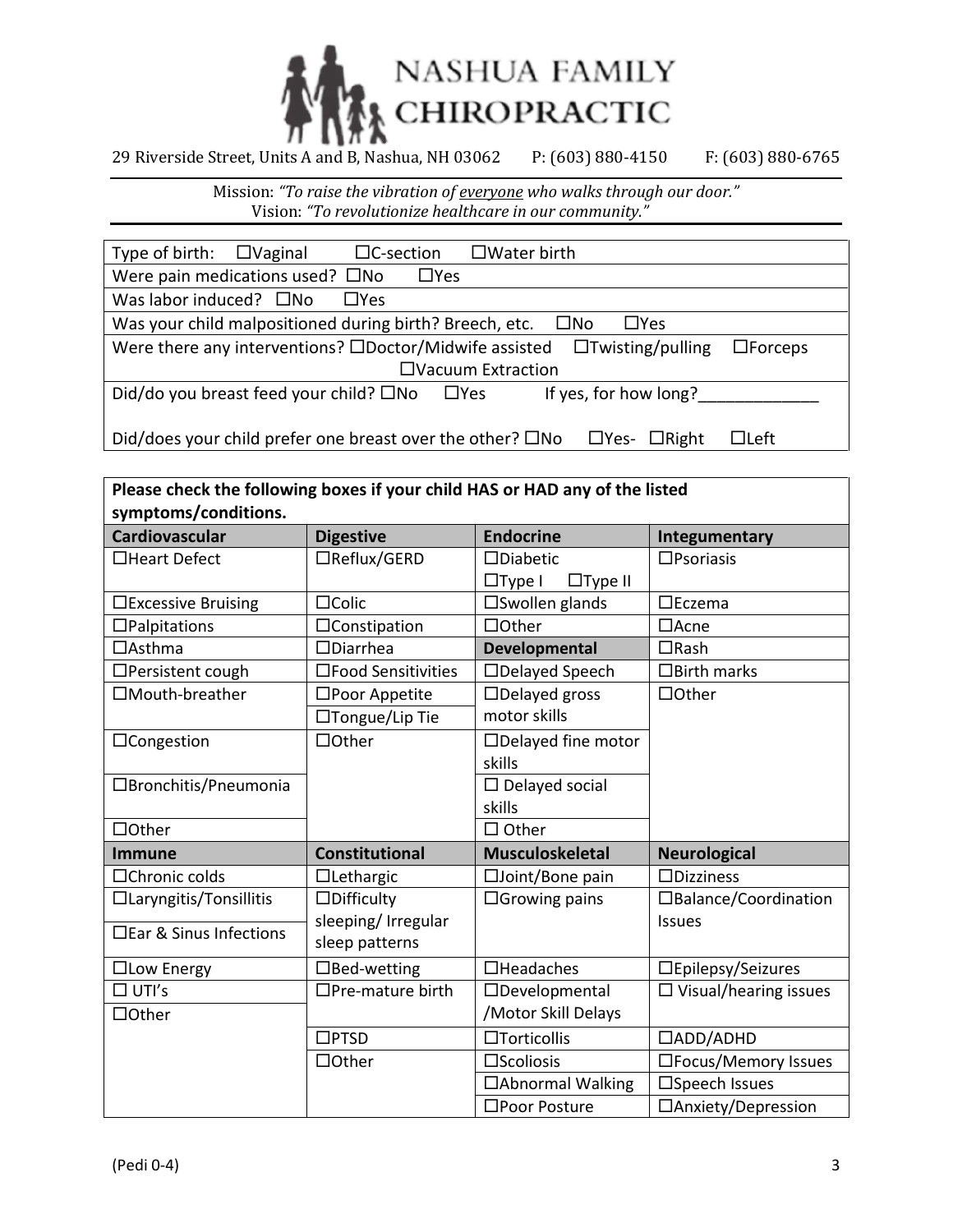

|                                                                              |  | <b>Daily Habits</b>        |                |                                                        |
|------------------------------------------------------------------------------|--|----------------------------|----------------|--------------------------------------------------------|
| How much exercise does your child get?                                       |  |                            |                |                                                        |
| Does your child use a Johnny jump up,                                        |  |                            |                |                                                        |
| bumbo or any other sit/stand-assist?                                         |  |                            |                |                                                        |
| How much time does your child spend                                          |  |                            |                | About hrs. per day                                     |
| watching TV or a screen?                                                     |  |                            |                |                                                        |
| What sports or activities does your child                                    |  |                            |                | $\square$ My child doesn't engage in sports/activities |
| participate in?                                                              |  | $\Box$ Yes, my child plays |                |                                                        |
|                                                                              |  |                            |                |                                                        |
|                                                                              |  |                            |                |                                                        |
|                                                                              |  |                            |                |                                                        |
| What position does your child sleep in?                                      |  | $\Box$ Back                | $\square$ Side | $\square$ Stomach                                      |
| How much sleep are they getting a day?                                       |  |                            | hrs.           |                                                        |
| What is a typical breakfast for your<br>child?                               |  |                            |                |                                                        |
|                                                                              |  |                            |                |                                                        |
|                                                                              |  |                            |                |                                                        |
|                                                                              |  |                            |                |                                                        |
| How would you rate their diet?                                               |  | $\square$ Poor             | $\Box$ Fair    | $\Box$ Healthy<br>$\Box$ Very Healthy                  |
| Please date/list reasons for any hospitalizations or surgical procedures.    |  |                            |                |                                                        |
| <b>Date</b><br>Reason                                                        |  |                            |                |                                                        |
|                                                                              |  |                            |                |                                                        |
|                                                                              |  |                            |                |                                                        |
|                                                                              |  |                            |                |                                                        |
| Please describe any other injuries/accidents not mentioned previously.       |  |                            |                |                                                        |
| <b>Date</b>                                                                  |  |                            | <b>Injury</b>  |                                                        |
|                                                                              |  |                            |                |                                                        |
|                                                                              |  |                            |                |                                                        |
|                                                                              |  |                            |                |                                                        |
| Are there any past or current medical conditions you have not told us about? |  |                            |                |                                                        |
|                                                                              |  |                            |                |                                                        |
|                                                                              |  |                            |                |                                                        |
|                                                                              |  |                            |                |                                                        |
| Is there anything additional we should know about your child?                |  |                            |                |                                                        |
|                                                                              |  |                            |                |                                                        |
|                                                                              |  |                            |                |                                                        |